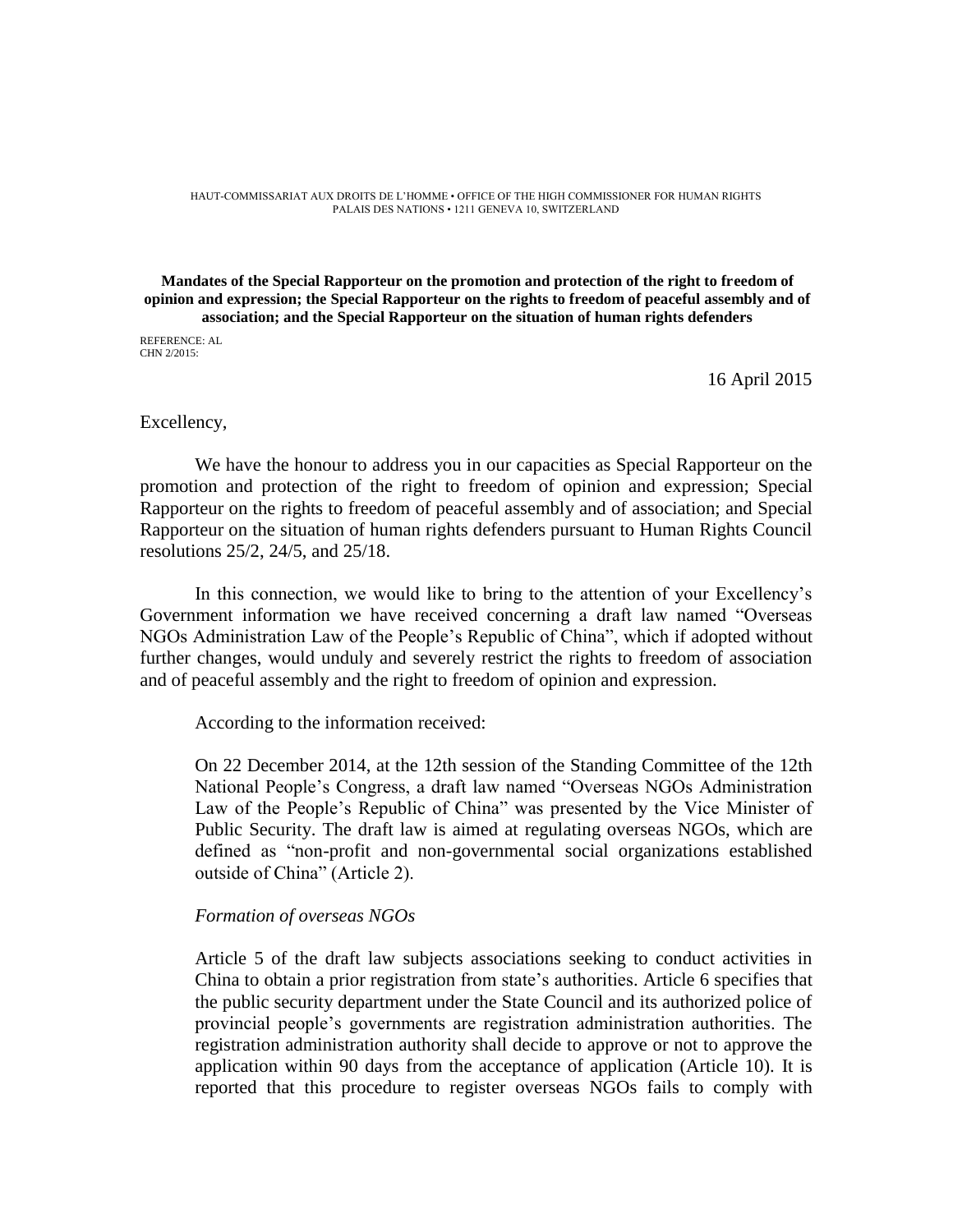international law and standards pertaining to freedom of association and may not be sufficiently independent from executive powers.

# *Legal status of representative offices*

Article 9 also provides that overseas NGOs applying to establish representative offices shall obtain approval from the competent authorities. If the application for registering a representative office of an overseas NGO is approved, the registration administration authority shall issue a registration certificate specifying the duration of operation (Article 11), thus limiting the enjoyment of freedom of association to a certain period. In the same vein, article 16 provides that temporary permits will be granted to overseas NGO without a representative office and conducting a temporary activity within China.

Article 11 further stipulates that the representative office of an overseas NGO does not have the status of a legal person, thus drastically limiting the scope of their activities.

## *Operation of overseas NGOs*

Article 3 of the draft law limits overseas NGOs' ability to freely determine their activities by providing that "overseas NGOs shall not conduct or fund for-profit or political activities, or illegally conduct or fund religious activities." However, the draft law does not specify what "political activities" would entail. Article 4 further stipulates that "[w]hen conducting activities, overseas NGOs shall abide by Chinese laws and shall not endanger the national security, unity and solidarity, or jeopardize China's national interests, public interests and lawful rights and interests of other organizations and citizens, or go against China's social morality." Restrictions provided by article 4 of the draft law are reported not in compliance with those provided in international law and standards pertaining to the right to freedom of association and of peaceful assembly and the right to freedom of opinion and expression.

Chapter IV of the draft law will reportedly unduly and severely restrict the ability for overseas NGOs to carry out their activities freely. Article 20 stipulates that overseas NGOs shall conduct activities in the registered name "within the approved business scope and geographic area of activity". Further, "an overseas NGO shall submit its activity plan of the next year including the implementation of programs and the use of funds to the competent authority for approval before November 30 every year" (article 21). In this respect, article 22 states that "An overseas NGO conducting activities in China shall not impose upon Chinese partner organisations and beneficiaries additional conditions which violate China's laws and regulations or go against China's social morality", but do not define what "additional conditions" mean.

Overseas NGOs' ability to determine their structure freely is also reportedly put at risk by various provisions of the draft law. Article 29 provides that "where an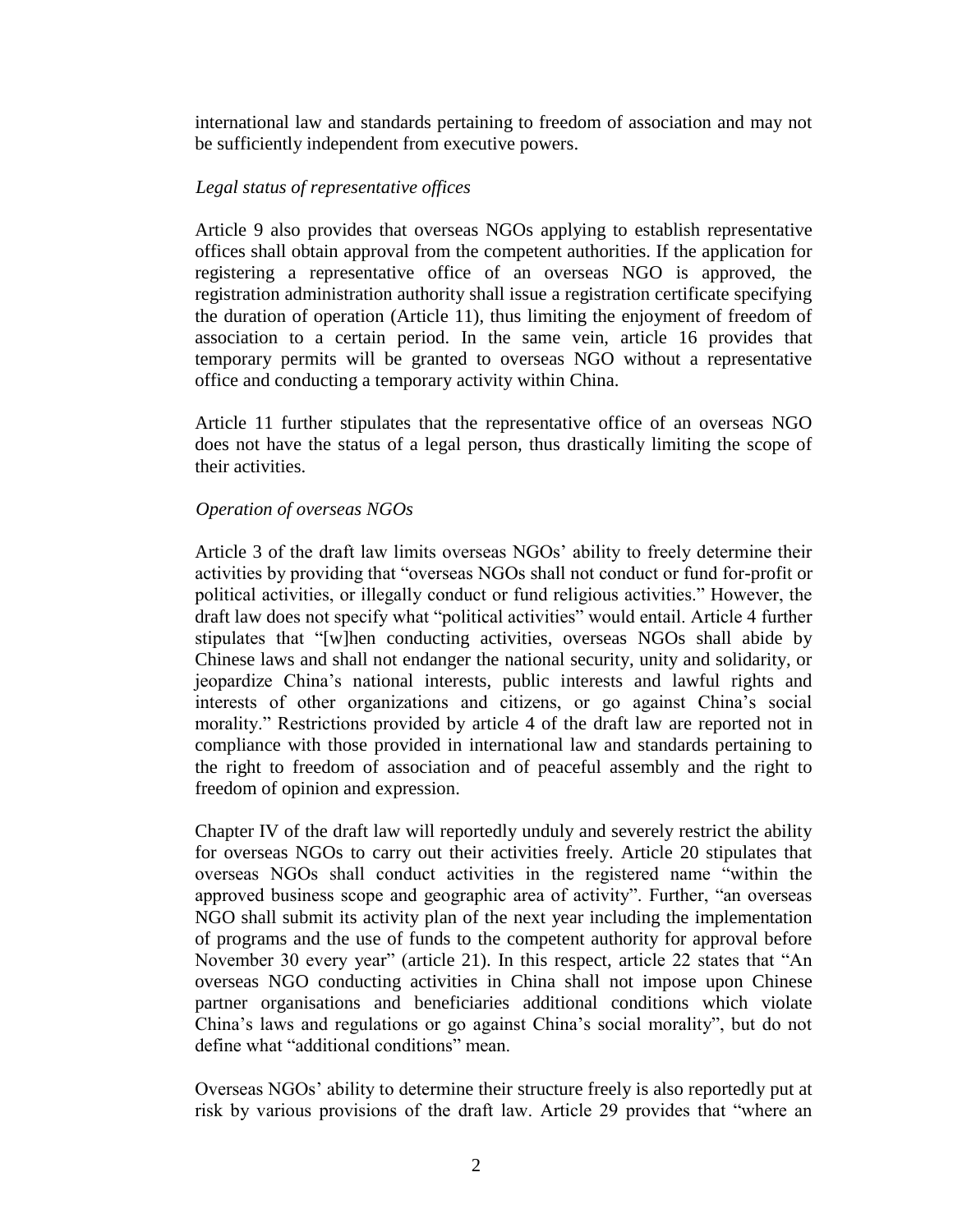overseas NGO employs staff within China, it shall authorise the local organisation providing international services or others designated by Chinese government to employ staff. Article 30 provides that overseas NGOs' representative offices and overseas NGOs with temporary operation permits cannot increase membership or indirectly recruit members in China. Article 32 further limits the percentage of foreign nationality staff in representative offices to 50%.

Article 44 authorizes the police to enter the premises of the association's offices and venue of association's activities to carry out on spot inspections and to access any documents and materials, but does not specify whether a court order would be necessary.

### *Access to financial resources*

Concerning access to financial resources, the draft law provides that overseas NGOs and representative offices "cannot fundraise or accept donations within China", thus limiting their ability to access funding.

### *Revocation of registration of overseas NGOs*

Article 50 allows for the revocation of registration and prison terms for association's staff for minor and unspecified offenses, including in case the persons directly in charge "use the internet for starting rumours, libelling or publishing and disseminating other harmful information that undermines national security or harms national interests" or "being involved in or funding political activities".

The registration of the overseas NGOs' representative offices may also be revoked in case the organization "recruited or indirectly recruited members in China".

Reports indicate that a number of the provisions subject to serious source of concerns will in fact put in legal terms some existing practices, which casts further concerns at the current restrictive environment about the space devoted to overseas NGOs in China.

Serious concern is expressed that numerous provisions contained in the draft law do not comply with international law and standards pertaining to the rights to freedom of association and of peaceful assembly and the right to freedom of opinion and expression as established under Articles 19 and 20 of the Universal Declaration of Human Rights. Concern is also expressed that some provisions do not comply with the right to privacy as established under Article 17 of the Universal Declaration of Human Rights. Serious concern is expressed about several provisions of the draft law which may compromise the role and independence of civil society organizations and their ability to exercise freely and without undue interference from the State their activities, including in the promotion and protection of human rights such as the fight against corruption. Concern is expressed that this draft legislation may be rapidly adopted by the Standing Committee of the National People Congress in the very near future.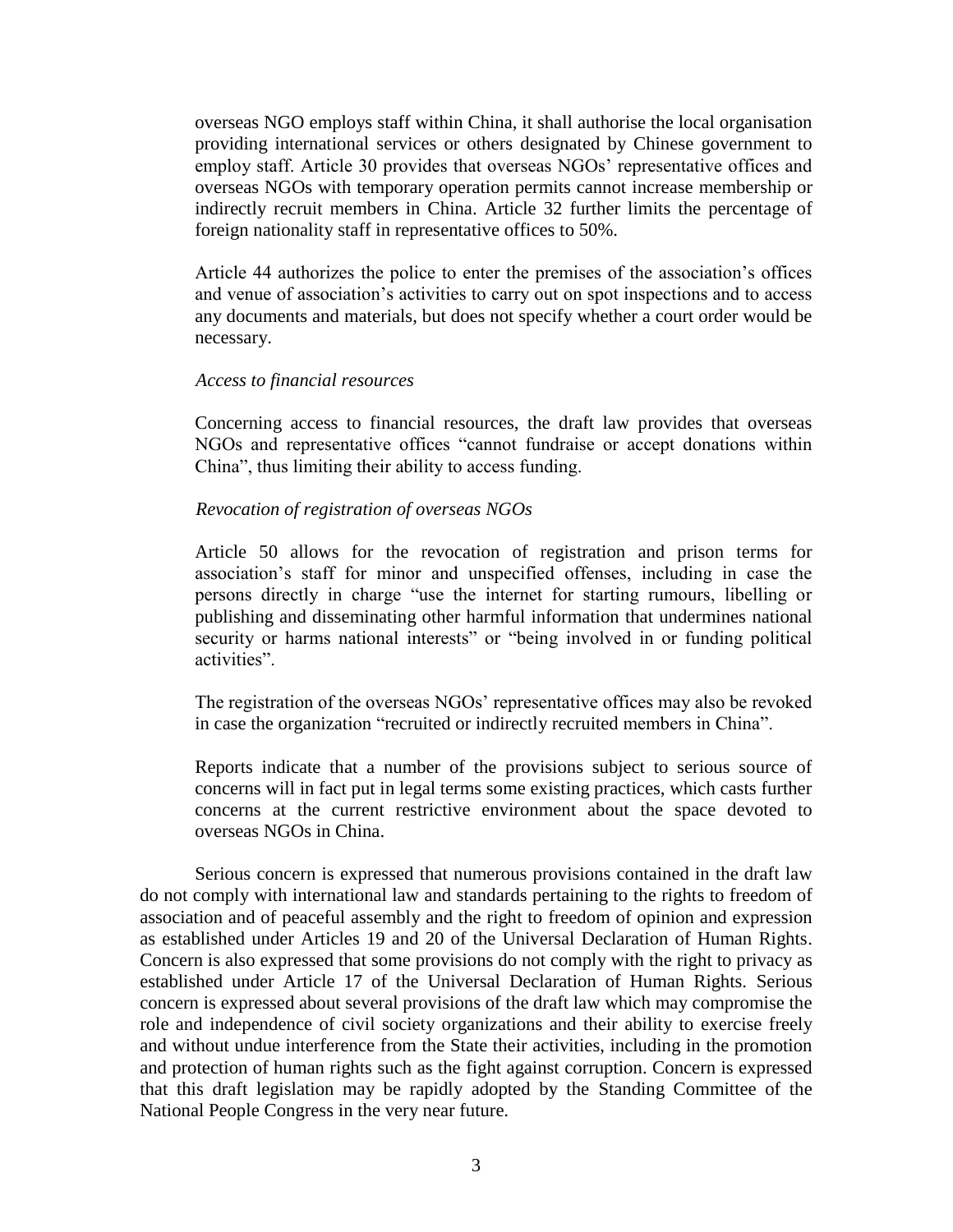In connection with the above alleged facts and concerns, please refer to the **Reference to international law Annex** attached to this letter which cites international human rights instruments and standards relevant to these allegations.

It is our responsibility, under the mandates provided to us by the Human Rights Council, to seek to clarify all cases brought to our attention. We would therefore be grateful for your observations on the following matters:

- 1. Please provide any additional information and/or comment(s) you may have on the above-mentioned allegations.
- 2. Please explain how the draft law complies with your obligations under international human rights law.
- 3. Please indicate whether any consultation has been undertaken, including with civil society actors.

We would appreciate receiving a response within 60 days.

While awaiting a reply, we urge that all necessary interim measures be taken to halt the alleged violations and prevent their re-occurrence and in the event that the investigations support or suggest the allegations to be correct, to ensure the accountability of any person(s) responsible for the alleged violations.

We are considering publicly expressing our concerns in the near future as, in our view, the information upon which the press release will be based is sufficiently reliable to indicate a matter warranting immediate attention. The press release will indicate that we have been in contact with your Excellency's Government to clarify the issue in question.

Your Excellency's Government's response will be made available in a report to be presented to the Human Rights Council for its consideration.

Please accept, Excellency, the assurances of our highest consideration.

David Kaye Special Rapporteur on the promotion and protection of the right to freedom of opinion and expression

Maina Kiai Special Rapporteur on the rights to freedom of peaceful assembly and of association

# Michel Forst Special Rapporteur on the situation of human rights defenders